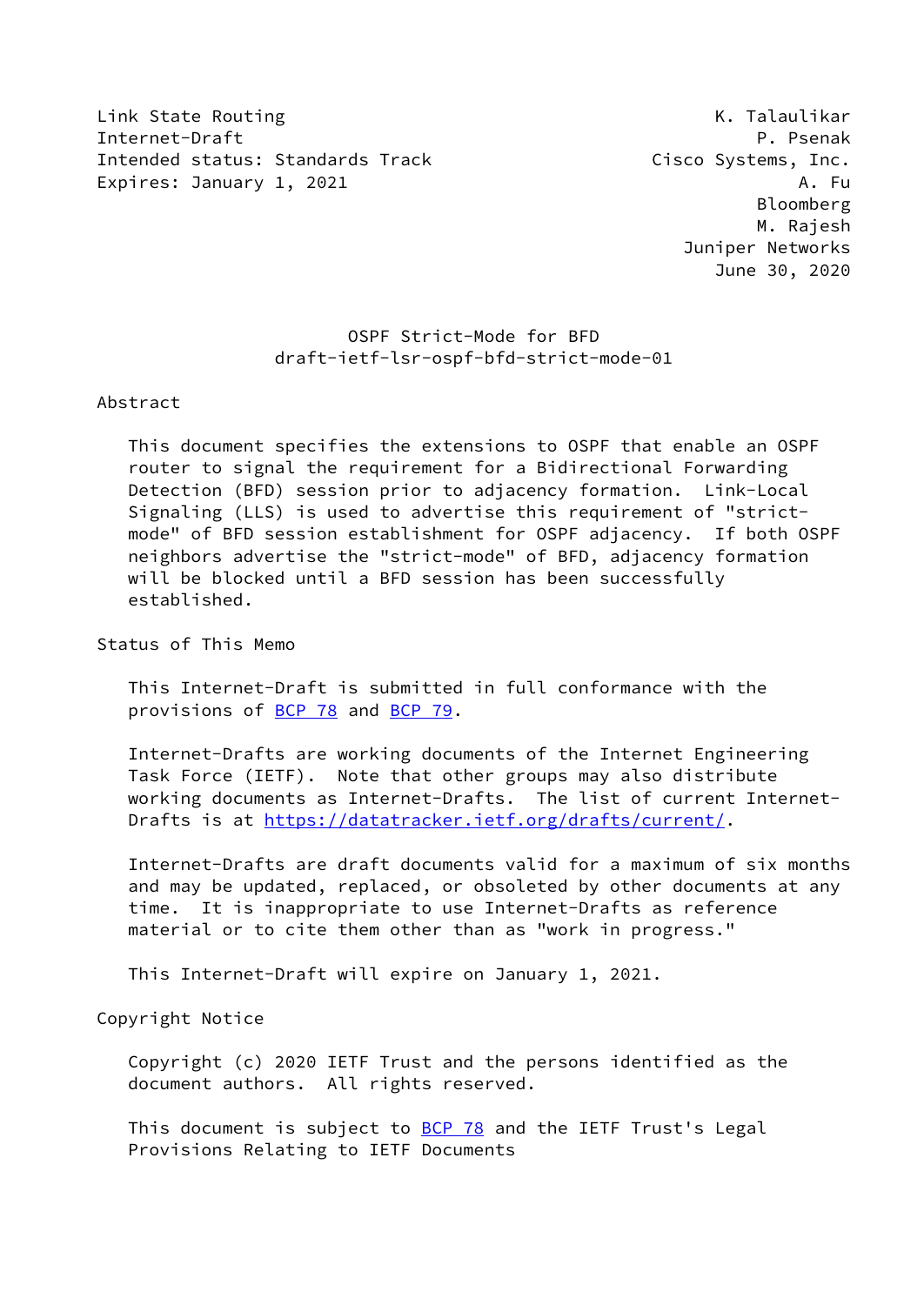<span id="page-1-1"></span>

| OSPF Strict-Mode for BFD<br>Internet-Draft<br>June 2020 |
|---------------------------------------------------------|
|---------------------------------------------------------|

 [\(https://trustee.ietf.org/license-info](https://trustee.ietf.org/license-info)) in effect on the date of publication of this document. Please review these documents carefully, as they describe your rights and restrictions with respect to this document. Code Components extracted from this document must include Simplified BSD License text as described in Section 4.e of the Trust Legal Provisions and are provided without warranty as described in the Simplified BSD License.

Table of Contents

|                                              | $\overline{2}$ |
|----------------------------------------------|----------------|
| Requirements Language<br>1.1.                | $\overline{3}$ |
|                                              | $\overline{3}$ |
| Local Interface IPv4 Address TLV<br>3.       | $\overline{3}$ |
| 4.                                           | $\overline{4}$ |
| $4.1.$ OSPFv3 IPv4 Address-Family Specifics  | 6              |
| 4.2. Graceful Restart Considerations         | 6              |
| Operations & Management Considerations<br>5. | 6              |
| 6.                                           | $\overline{1}$ |
| 7.                                           | $\mathbf I$    |
| 8.                                           | 8              |
| 9.                                           | 8              |
|                                              | 8              |
| Normative References<br>10.1.                | 8              |
| 10.2. Informative References                 | 9              |
| Authors' Addresses                           | 9              |
|                                              |                |

<span id="page-1-0"></span>[1](#page-1-0). Introduction

Bidirectional Forwarding Detection (BFD) [\[RFC5880](https://datatracker.ietf.org/doc/pdf/rfc5880)] enables routers to monitor dataplane connectivity and to detect faults in the bidirectional path between them. BFD is leveraged by routing protocols like OSPFv2[RFC2328] and OSPFv3 [[RFC5340](https://datatracker.ietf.org/doc/pdf/rfc5340)] to detect connectivity failures for established adjacencies and trigger the rerouting of traffic around the failure more quickly than with OSPF hello packet monitoring.

 The use of BFD for monitoring routing protocols adjacencies is described in [\[RFC5882](https://datatracker.ietf.org/doc/pdf/rfc5882)]. When BFD monitoring is enabled for OSPF adjacencies, the BFD session is bootstrapped based on the neighbor address information discovered by the exchange of OSPF hello packets. Faults in the bidirectional forwarding detected via BFD then result in the OSPF adjacency being brought down. Note that it is possible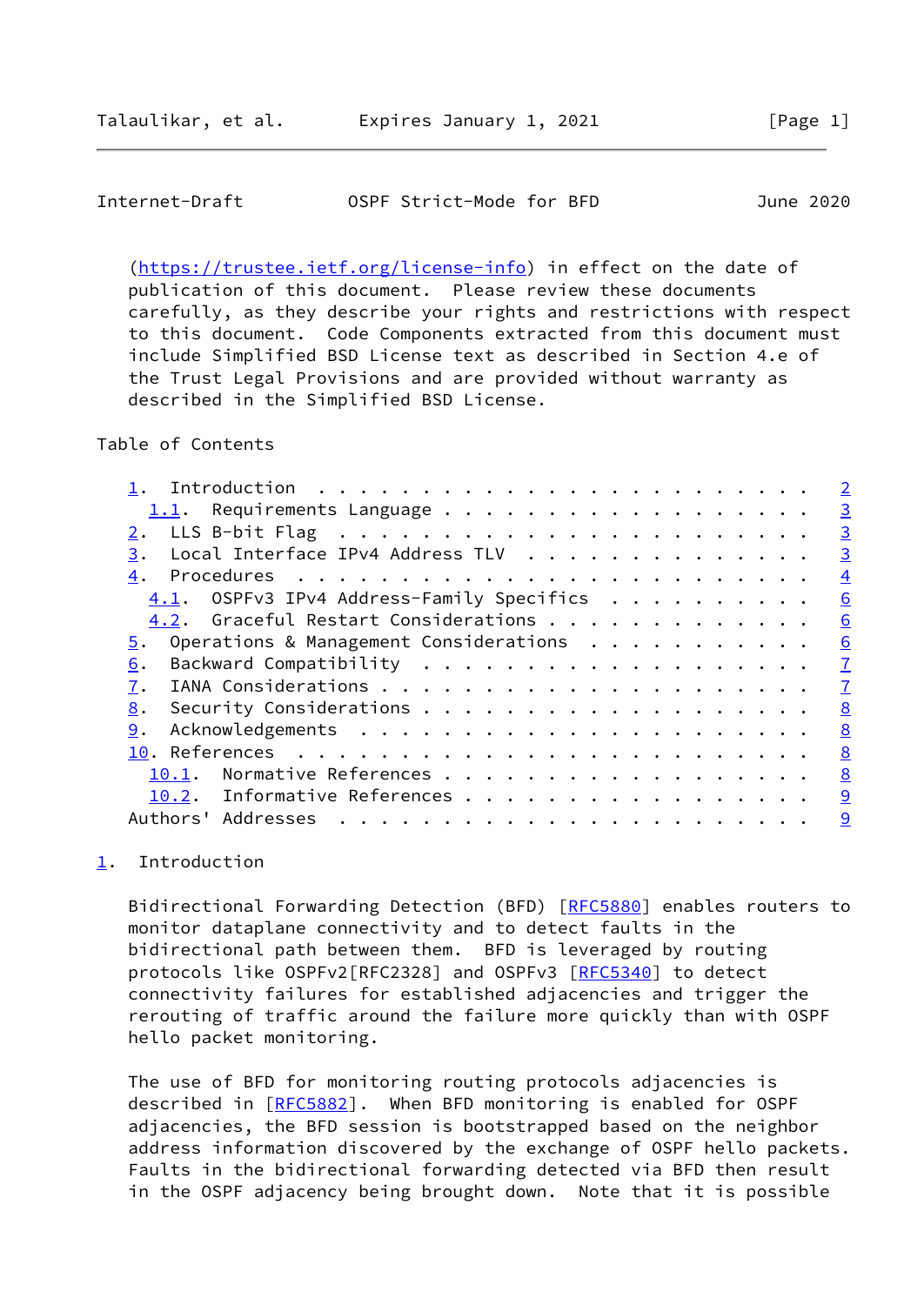in some failure scenarios for the network to be in a state such that an OSPF adjacency can be established but a BFD session cannot be established and maintained. In certain other scenarios, a degraded or poor quality link may result in OSPF adjacency formation to

| Talaulikar, et al. | Expires January 1, 2021 | [Page 2] |
|--------------------|-------------------------|----------|
|--------------------|-------------------------|----------|

<span id="page-2-1"></span>Internet-Draft OSPF Strict-Mode for BFD June 2020

 succeed only to result in BFD session establishment not being successful or flapping of the BFD session.

 To avoid the routing churn associated with these scenarios, it would be beneficial to not allow OSPF to establish an adjacency until a BFD session is successfully established and has stabilized. However, this would preclude the OSPF operation in an environment in which not all OSPF routers support BFD and are enabled for BFD on the link. A solution is to block OSPF adjacency establishment until a BFD session is established as long as both neighbors advertise such a requirement. Such a mode of OSPF BFD usage is referred to as "strict-mode".

 This document specifies the OSPF protocol extensions using link-local signaling (LLS) [\[RFC5613](https://datatracker.ietf.org/doc/pdf/rfc5613)] for a router to indicate to its neighbor the willingness to establish a BFD session in the "strict-mode". It also introduces an extension for OSPFv3 link-local signaling of interface IPv4 address when used for IPv4 address-family (AF) instance to enable discovery of the IPv4 addresses for BFD session setup.

A similar functionality for IS-IS is specified [\[RFC6213](https://datatracker.ietf.org/doc/pdf/rfc6213)].

<span id="page-2-0"></span>[1.1](#page-2-0). Requirements Language

 The key words "MUST", "MUST NOT", "REQUIRED", "SHALL", "SHALL NOT", "SHOULD", "SHOULD NOT", "RECOMMENDED", "NOT RECOMMENDED", "MAY", and "OPTIONAL" in this document are to be interpreted as described in [BCP](https://datatracker.ietf.org/doc/pdf/bcp14) [14](https://datatracker.ietf.org/doc/pdf/bcp14) [[RFC2119\]](https://datatracker.ietf.org/doc/pdf/rfc2119) [\[RFC8174](https://datatracker.ietf.org/doc/pdf/rfc8174)] when, and only when, they appear in all capitals, as shown here.

## <span id="page-2-2"></span>[2](#page-2-2). LLS B-bit Flag

 This document defines the B-bit in the LLS Type 1 Extended Options and Flags field. This bit is defined for the LLS block included in Hello packets and indicates that BFD is enabled on the link and that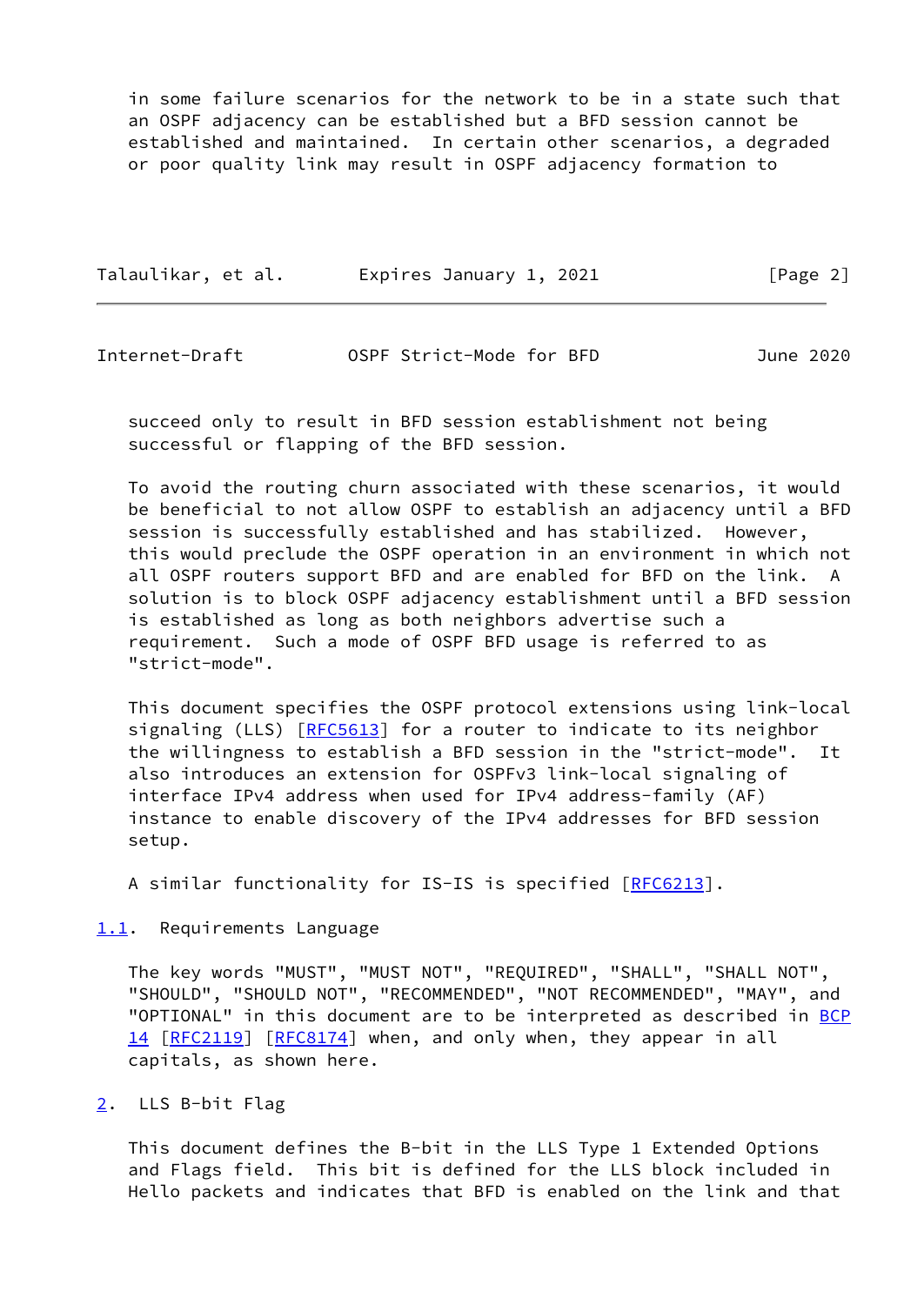<span id="page-3-0"></span>

| position of the B-bit.                           |                                                                                                                                | the router requests BFD strict-mode. Section 7 describes the                                                                             |           |
|--------------------------------------------------|--------------------------------------------------------------------------------------------------------------------------------|------------------------------------------------------------------------------------------------------------------------------------------|-----------|
| is enabled on the link.                          |                                                                                                                                | A router MUST include the LLS block with the LLS Type 1 Extended<br>Options and Flags TLV with the B-bit set its Hello messages when BFD |           |
| Local Interface IPv4 Address TLV<br>3.           |                                                                                                                                |                                                                                                                                          |           |
| following format:                                |                                                                                                                                | The Local Interface IPv4 Address TLV is an LLS TLV meant for OSPFv3<br>protocol operations for IPv4 AF instances [RFC5838]. It has       |           |
| Talaulikar, et al.       Expires January 1, 2021 |                                                                                                                                |                                                                                                                                          | [Page 3]  |
| Internet-Draft                                   | OSPF Strict-Mode for BFD                                                                                                       |                                                                                                                                          | June 2020 |
| $\Theta$                                         | $\mathbf{1}$<br>Type a contract the contract of the contract of the contract of the contract of the contract of the contract o | 2<br>01234567890123456789012345678901<br>Length                                                                                          | 3         |
|                                                  | Local Interface IPv4 Address                                                                                                   |                                                                                                                                          |           |
| where:                                           |                                                                                                                                |                                                                                                                                          |           |
| Type: TBD, suggested value 21                    |                                                                                                                                |                                                                                                                                          |           |

<span id="page-3-2"></span>Length: 4 octet

 Local Interface IPv4 Address: The primary IPv4 address of the local interface.

<span id="page-3-1"></span>[4](#page-3-1). Procedures

 A router supporting BFD strict-mode advertises this capability through its hello messages as described in **[Section 2.](#page-2-2)** When a router supporting BFD strict-mode discovers a new neighbor router that also supports BFD strict-mode, then it will establish a BFD session first with that neighbor before bringing up the OSPF adjacency as described further in this section.

 This document updates the OSPF neighbor state machine as described in [\[RFC2328](https://datatracker.ietf.org/doc/pdf/rfc2328)]. Specifically, the operations related to the Init state as below when BFD strict-mode is used: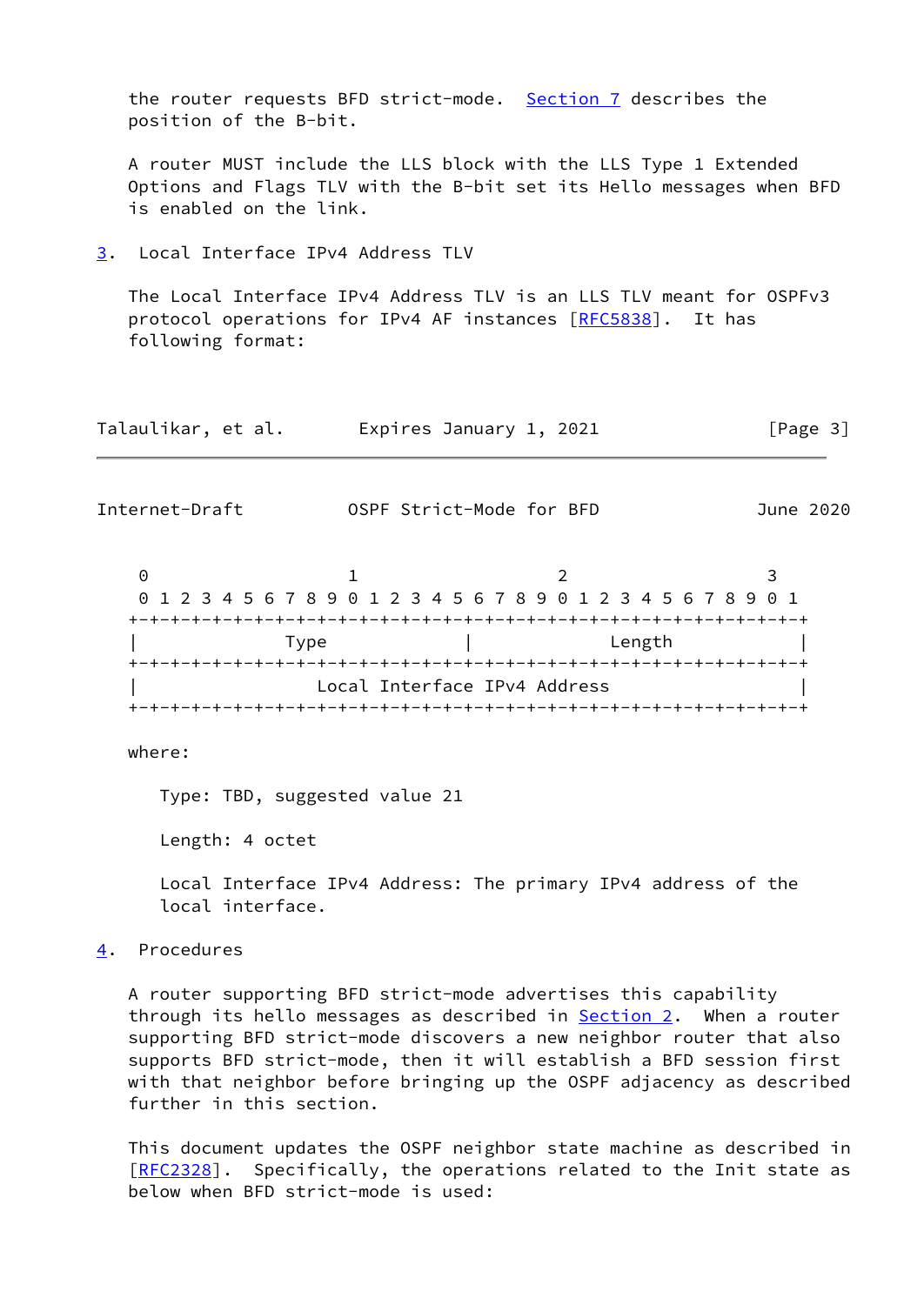Init (without BFD strict-mode)

 In this state, a Hello packet has recently been received from the neighbor. However, bidirectional communication has not yet been established with the neighbor (i.e., the router itself did not appear in the neighbor's Hello packet). All neighbors in this state (or higher) are listed in the Hello packets sent from the associated interface.

Init (with BFD strict-mode)

 In this state, an Hello packet has recently been received from the neighbor. However, bidirectional communication has not yet been established with the neighbor (i.e., the router itself did not appear in the neighbor's Hello packet). A BFD session establishment to the neighbor is requested, if not already done (e.g. in the event of transition from 2-way state). Neighbors in Init state or higher will be listed in the Hello packets

| Talaulikar, et al. | Expires January 1, 2021 | [Page 4] |
|--------------------|-------------------------|----------|
|--------------------|-------------------------|----------|

Internet-Draft OSPF Strict-Mode for BFD June 2020

 associated with the interface if they either have a corresponding BFD session established or have not advertised "strict-mode" BFD in the Hello packet LLS Extended Options and Flags.

 Whenever the neighbor state transitions to Down state, the removal of the BFD session associated with that neighbor SHOULD be requested by OSPF and subsequent BFD session establishement SHOULD similarly be requested by OSPF upon transitioning into Init state. This may result in the deletion and creation of the BFD session respectively when OSPF is the only client interested in the BFD session to the neighbor address.

 An implementation MUST NOT wait for BFD session establishment in Init state unless BFD strict-mode is enabled on the router and the specific neighbor indicates BFD strict-mode capability via its Hello LLS options. When BFD is enabled, but the strict-mode of operation has not be signaled by both neighbors, then an implementation SHOULD start the BFD session establishment only in 2-Way state or higher state. This makes it possible for an OSPF router to operate a mix of BFD operation in strict-mode or normal mode across different interfaces or even different neighbors on the same multi-access LAN interface.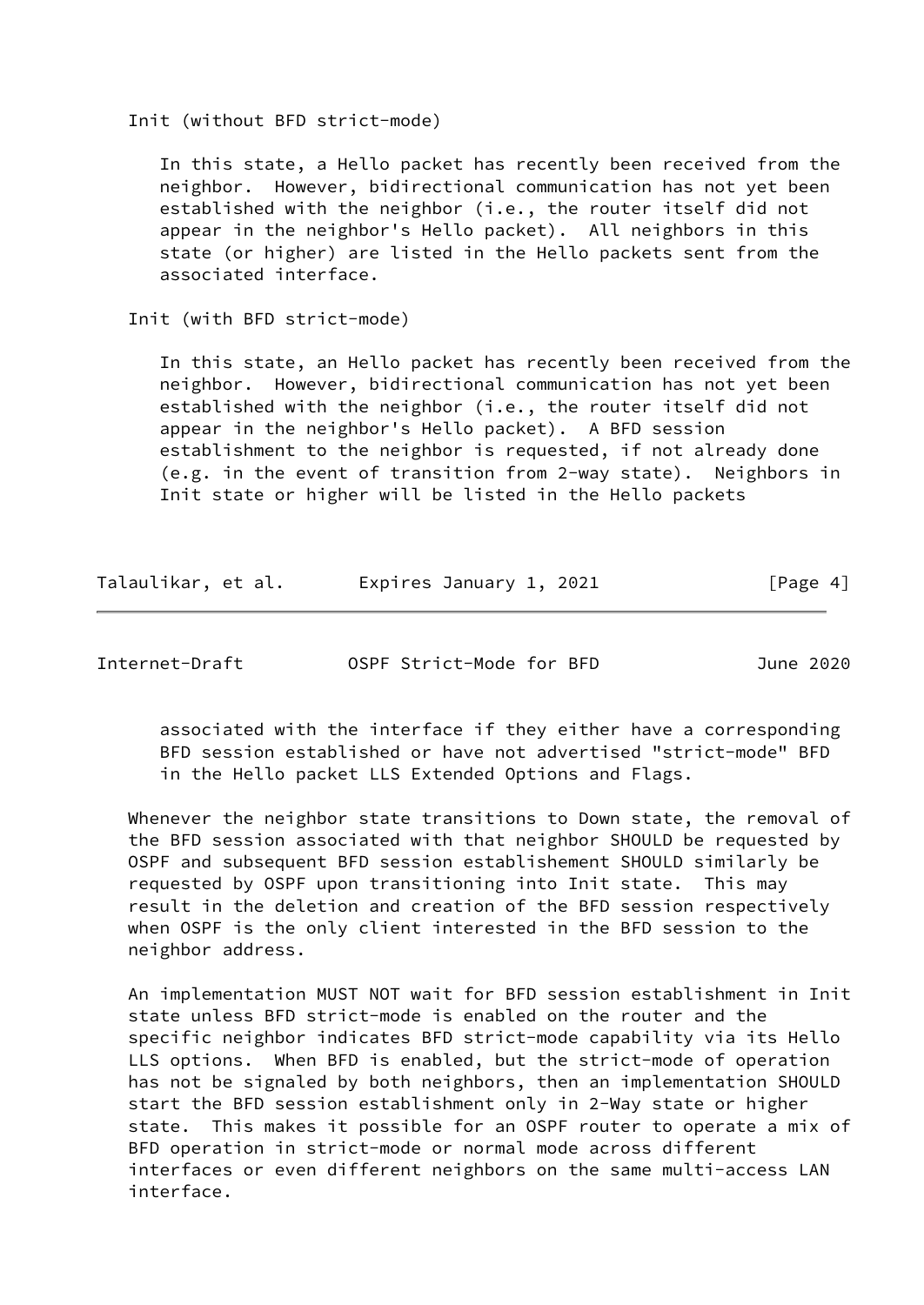Once the OSPF state machine has moved beyond the Init state, any change in the B-bit advertised in subsequent Hello messages MUST NOT result in any trigger in either the OSPF adjacency or the BFD session management (i.e., the B-bit is considered only when in the Init state). Disabling BFD (or BFD strict-mode) on an OSPF router would result in it not setting the B-bit in its subsequent Hello LLS options. Disabling BFD strict-mode has no effect on the BFD operations and would not result in bringing down of any established BFD session. Disabling BFD would result in the BFD session brought down due to Admin reason and hence would not bring down the OSPF adjacency.

 When BFD is enabled on an interface over which we already have an existing OSPF adjacency, it would result in the router setting the B-bit in its subsequent Hello messages. If the adjacency is already up (i.e., in its terminal state of Full or 2-way with non-DR routers on a LAN) with a neighbor that also supports BFD strict-mode, then an implemantion SHOULD NOT bring this adjacency down but instead use the BFD strict-mode of operation after the next transition into Init state. However, if the adjacency is not up, then an implementation MAY bring such an adjacency down so it can use the BFD strict-mode for its bring up.

| Talaulikar, et al. | Expires January 1, 2021 | [Page 5] |
|--------------------|-------------------------|----------|
|                    |                         |          |

<span id="page-5-1"></span>Internet-Draft OSPF Strict-Mode for BFD June 2020

## <span id="page-5-0"></span>[4.1](#page-5-0). OSPFv3 IPv4 Address-Family Specifics

Multiple AF support in OSPFv3 [[RFC5838](https://datatracker.ietf.org/doc/pdf/rfc5838)] requires the use of an IPv6 link-local address as the source address for hello packets even when forming adjacencies for IPv4 AF instances. In most deployments of OSPFv3 IPv4 AF, it is required that BFD is used to monitor and verify the IPv4 data plane connectivity between the routers on the link and, hence, the BFD session is setup using IPv4 neighbor addresses. The IPv4 neighbor address on the interface is learnt only later in the adjacency formation process when the neighbor's Link-LSA is received. This results in the setup of the BFD session either after the adjacency is established or later in the adjacency formation sequence.

To enable BFD operation in strict-mode, it is necessary for an OSPF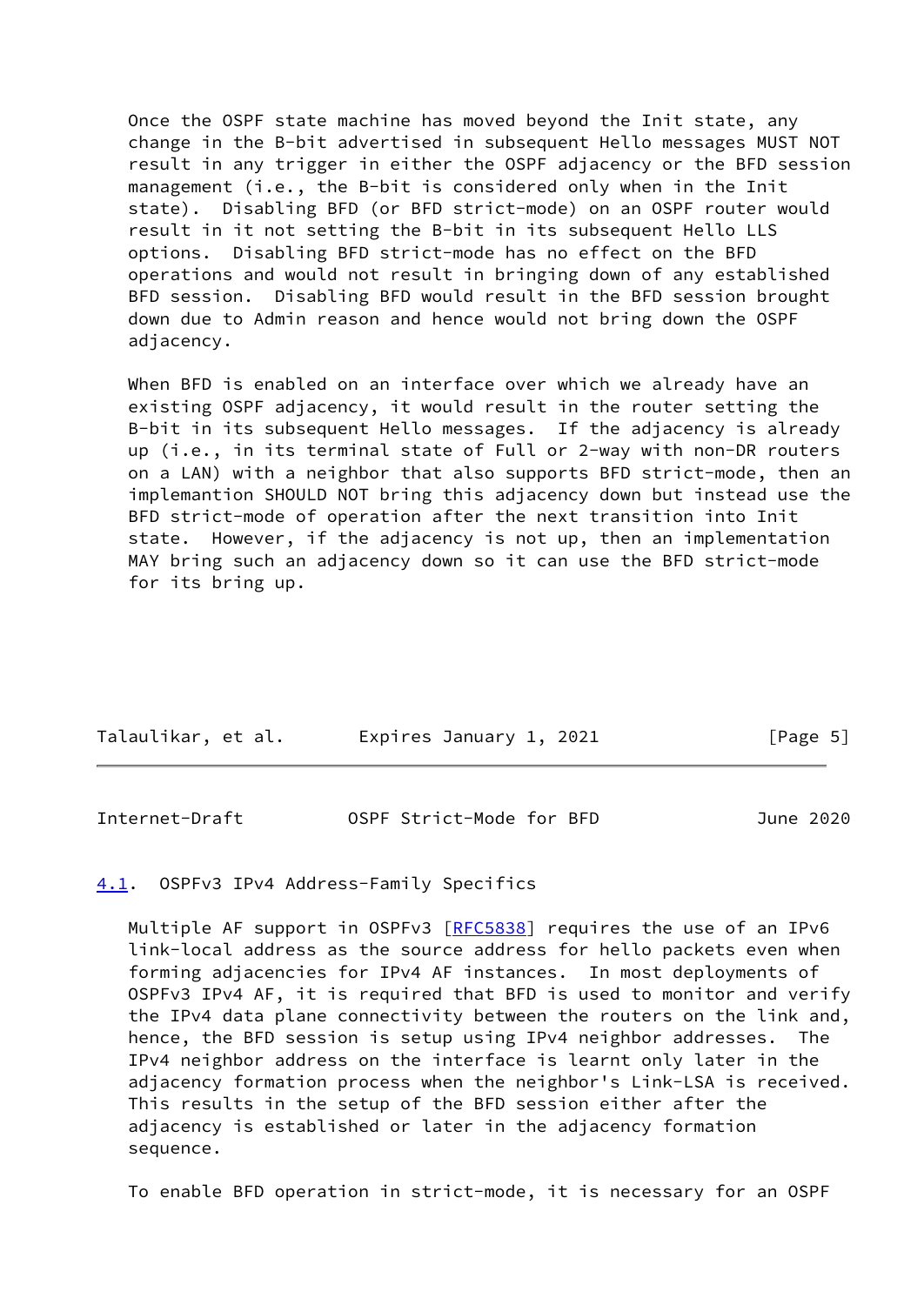router to learn it's neighbor's IPv4 link address during the Init state of adjacency formation (ideally when it receives the first hello). The use of the Local Interface IPv4 Address TLV (as defined in [Section 3\)](#page-3-0) in the LLS block of the OSPFv3 Hello messages for IPv4 AF instances makes this possible. Implementations that support strict-mode of BFD operation for OSPFv3 IPv4 AF instances MUST include the Local Interface IPv4 Address TLV in the LLS block of their hello messages whenever the B-bit is also set in the LLS Options and Flags field. A receiver MUST ignore the B-bit (i.e., not operate in BFD strict mode) when the Local Interface IPv4 Address TLV is not present in OSPFv3 Hello message for IPv4 AF OSPFv3 instances.

## <span id="page-6-0"></span>[4.2](#page-6-0). Graceful Restart Considerations

 An implementation needs to handle scenarios where both graceful restart (GR) and the strict-mode of BFD operation are deployed together. The GR aspects discussed in [\[RFC5882](https://datatracker.ietf.org/doc/pdf/rfc5882)] also apply with strict-mode of BFD operation. Additionally, in strict-mode of BFD operation, since the OSPF adjacency formation is delayed until the BFD session establishment, the resultant delay in adajcency formation may affect or break the GR-based recovery. In such cases, it is RECOMMENDED that the GR timers are set such that they provide sufficient time to allow for normal BFD session establishment delays.

<span id="page-6-1"></span>[5](#page-6-1). Operations & Management Considerations

 An implementation SHOULD report the BFD session status along with the OSPF Init adjacency state when operating in BFD strict-mode and perform logging operations on state transitions to include the BFD events. This allows an operator to detect scenarios where an OSPF adjacency may be stuck waiting for BFD session establishment.

| Talaulikar, et al. | Expires January 1, 2021 | [Page 6] |
|--------------------|-------------------------|----------|
|--------------------|-------------------------|----------|

<span id="page-6-3"></span>Internet-Draft OSPF Strict-Mode for BFD June 2020

 In network deployments with noisy links or those with packet loss, BFD sessions may flap frequently. In such scenarions, OSPF strict mode for BFD may be deployed in conjunction with a BFD dampening or hold-down mechanism to help avoid frequent adjacency flaps that cause routing churn.

<span id="page-6-2"></span>[6](#page-6-2). Backward Compatibility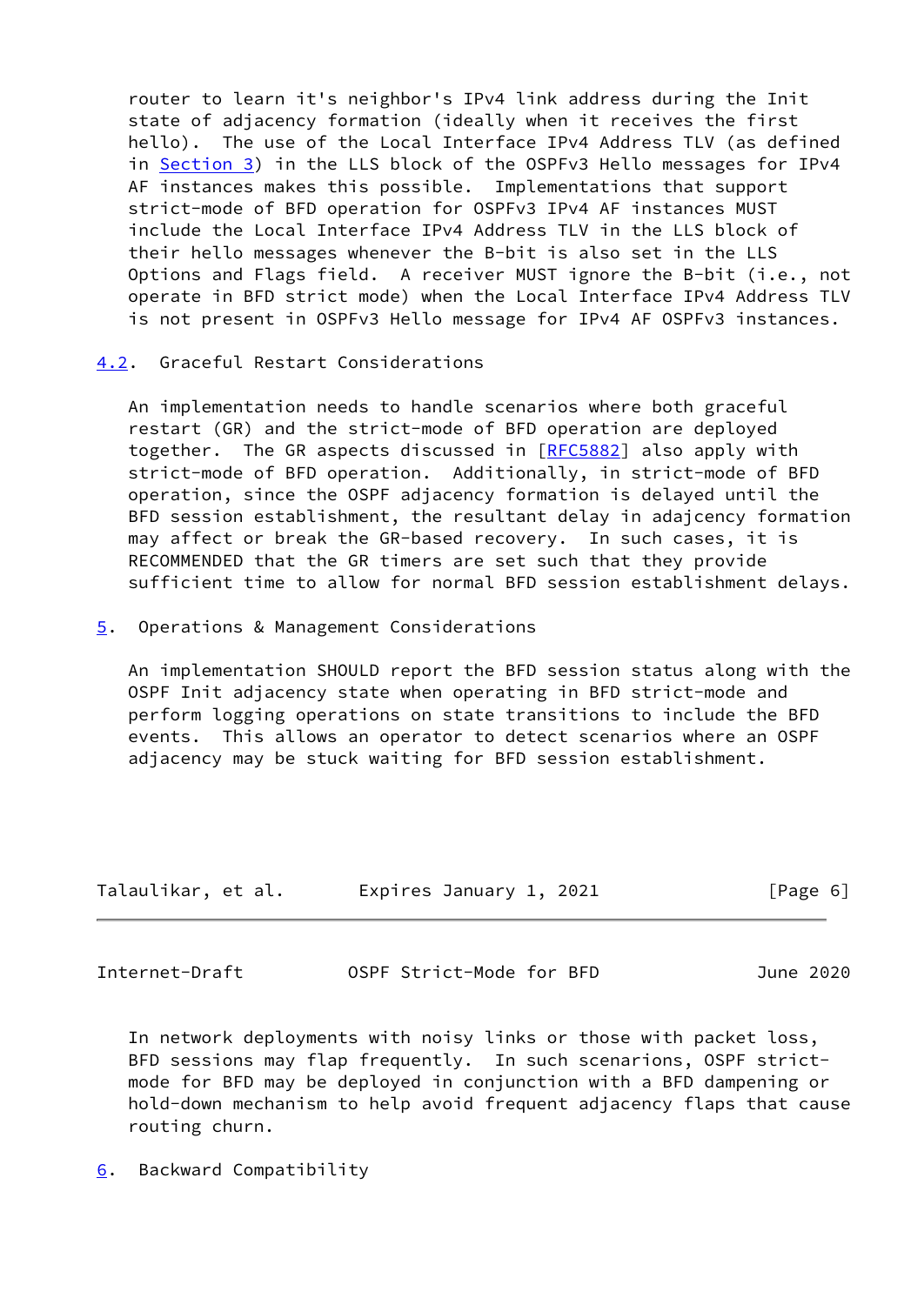An implementation MUST support OSPF adjacency formation and operations with a neighbor router that does not advertise the BFD strict-mode capability - both when that neighbor router does not support BFD and when it does support BFD but not in the strict-mode of operation as described in this document. Implementations MAY provide an option to specifically enable BFD operations only in the strict-mode. In this case, an OSPF adjacency with a neighbor that does not support BFD strict-mode would not be established successfully. Implementations MAY provide an option to disable BFD strict-mode which results in the router not advertising the B-bit and BFD operations being performed in the same way as prior to this specification.

 The signaling specified in this document happens at a link-local level between routers on that link. A router that does not support this specification would ignore the B-bit in the LLS block of hello messages from its neighbors and continue to establish BFD sessions, if enabled, without delaying the OSPF adjacency formation. Since the router that does not support this specification would not have set the B-bit in the LLS block of its own hello messages, its neighbor routers that support this specification would not use BFD strict-mode with such OSPF routers. As a result, the behavior would be the same as before this specification. Therefore, there are no backward compatibility issues or implementations considerations beyond what is specified herein.

<span id="page-7-0"></span>[7](#page-7-0). IANA Considerations

 This specification updates Link Local Signaling TLV Identifiers registry.

Following values are requested for allocation:

 o B-bit from "LLS Type 1 Extended Options and Flags" registry at bit position 0x00000010.

o TBD (Suggested value 21) - Local Interface IPv4 Address TLV

Talaulikar, et al. Expires January 1, 2021 [Page 7]

<span id="page-7-2"></span>

| Internet-Draft | OSPF Strict-Mode for BFD | June 2020 |
|----------------|--------------------------|-----------|
|                |                          |           |

<span id="page-7-1"></span>[8](#page-7-1). Security Considerations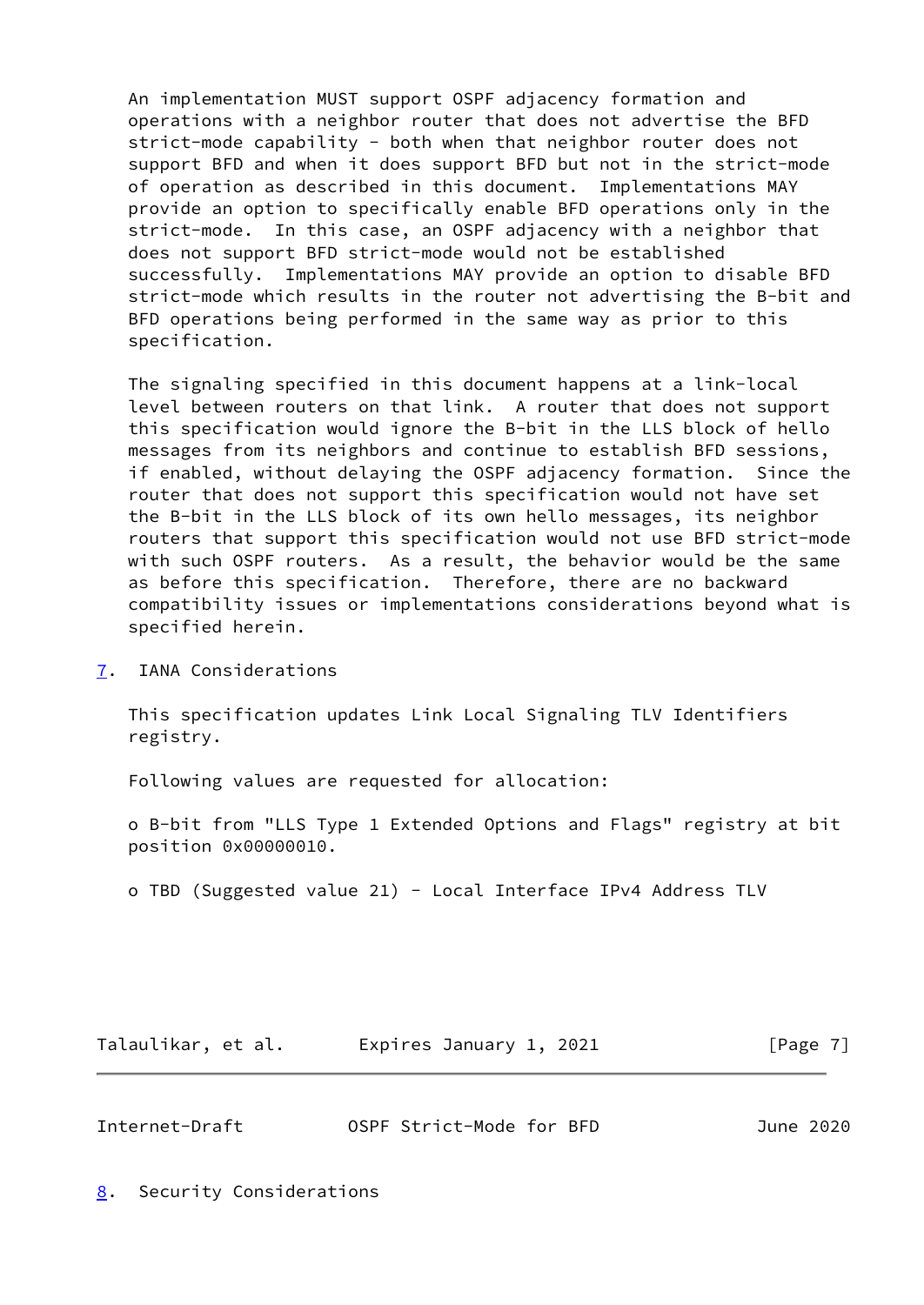The security considerations for "OSPF Link-Local Signaling" [\[RFC5613](https://datatracker.ietf.org/doc/pdf/rfc5613)] also apply to the extension described in this document. Inappropriate use of the B-bit in the LLS block of an OSPF hello message could prevent an OSPF adjacency from forming or lead to failure to detect bidirectional forwarding failures. If authentication is being used in the OSPF routing domain [\[RFC5709](https://datatracker.ietf.org/doc/pdf/rfc5709)][RFC7474], then the Cryptographic Authentication TLV [\[RFC5613](https://datatracker.ietf.org/doc/pdf/rfc5613)] SHOULD also be used to protect the contents of the LLS block.

<span id="page-8-0"></span>[9](#page-8-0). Acknowledgements

 The authors would like to acknowledge the review and inputs from Acee Lindem, Manish Gupta and Balaji Ganesh.

 The authors would like to acknowledge Dylan van Oudheusden for highlighting the problems in using strict-mode for BFD session for IPv4 AF instance with OSPFv3 and Baalajee S for his suggestions on the approach to address it.

- <span id="page-8-1"></span>[10.](#page-8-1) References
- <span id="page-8-2"></span>[10.1](#page-8-2). Normative References
	- [RFC2119] Bradner, S., "Key words for use in RFCs to Indicate Requirement Levels", [BCP 14](https://datatracker.ietf.org/doc/pdf/bcp14), [RFC 2119](https://datatracker.ietf.org/doc/pdf/rfc2119), DOI 10.17487/RFC2119, March 1997, <[https://www.rfc-editor.org/info/rfc2119>](https://www.rfc-editor.org/info/rfc2119).
	- [RFC2328] Moy, J., "OSPF Version 2", STD 54, [RFC 2328](https://datatracker.ietf.org/doc/pdf/rfc2328), DOI 10.17487/RFC2328, April 1998, <[https://www.rfc-editor.org/info/rfc2328>](https://www.rfc-editor.org/info/rfc2328).
	- [RFC5340] Coltun, R., Ferguson, D., Moy, J., and A. Lindem, "OSPF for IPv6", [RFC 5340](https://datatracker.ietf.org/doc/pdf/rfc5340), DOI 10.17487/RFC5340, July 2008, <[https://www.rfc-editor.org/info/rfc5340>](https://www.rfc-editor.org/info/rfc5340).
	- [RFC5613] Zinin, A., Roy, A., Nguyen, L., Friedman, B., and D. Yeung, "OSPF Link-Local Signaling", [RFC 5613,](https://datatracker.ietf.org/doc/pdf/rfc5613) DOI 10.17487/RFC5613, August 2009, <[https://www.rfc-editor.org/info/rfc5613>](https://www.rfc-editor.org/info/rfc5613).
	- [RFC5838] Lindem, A., Ed., Mirtorabi, S., Roy, A., Barnes, M., and R. Aggarwal, "Support of Address Families in OSPFv3", [RFC 5838,](https://datatracker.ietf.org/doc/pdf/rfc5838) DOI 10.17487/RFC5838, April 2010, <[https://www.rfc-editor.org/info/rfc5838>](https://www.rfc-editor.org/info/rfc5838).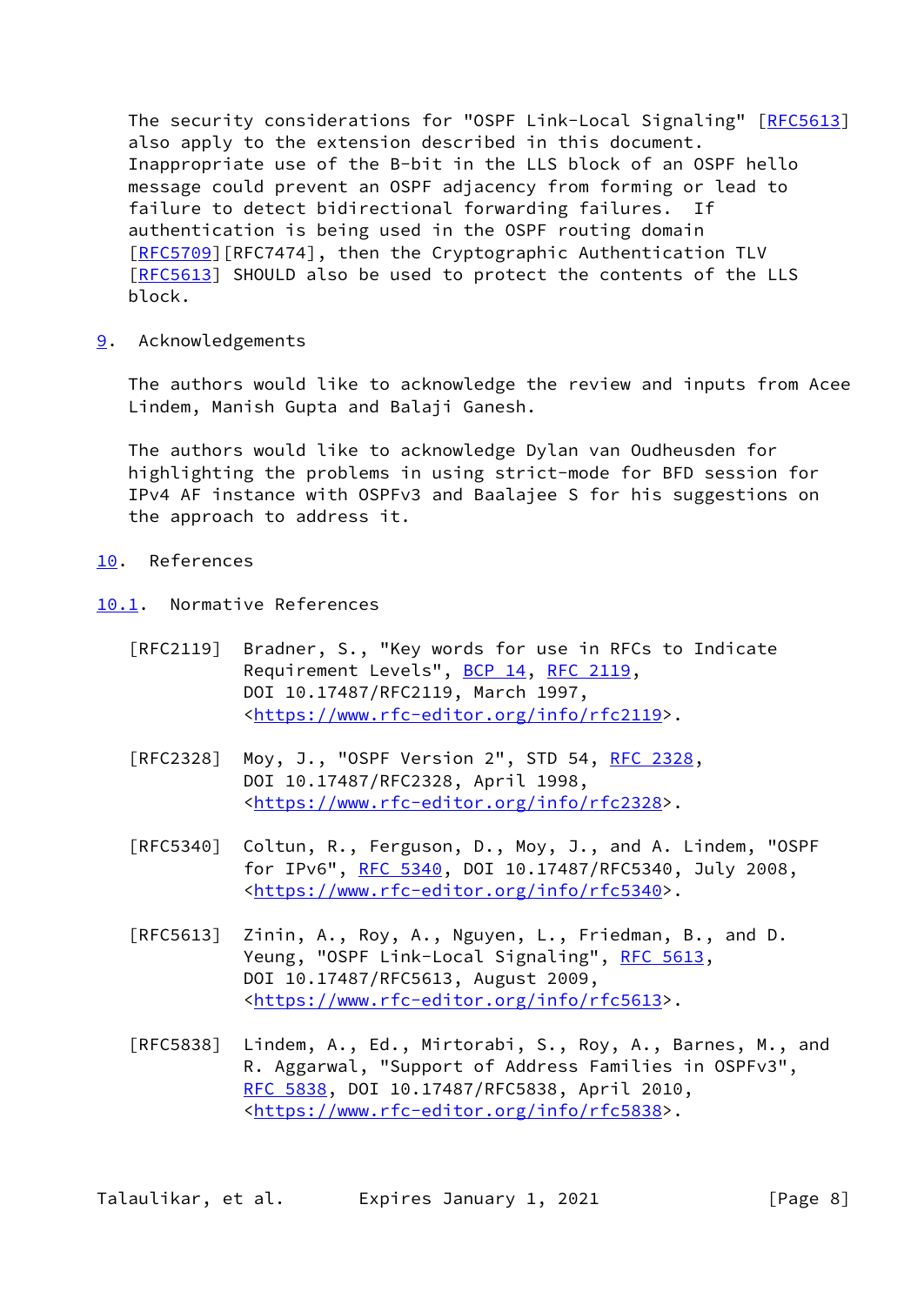- <span id="page-9-1"></span> [RFC5882] Katz, D. and D. Ward, "Generic Application of Bidirectional Forwarding Detection (BFD)", [RFC 5882](https://datatracker.ietf.org/doc/pdf/rfc5882), DOI 10.17487/RFC5882, June 2010, <[https://www.rfc-editor.org/info/rfc5882>](https://www.rfc-editor.org/info/rfc5882).
- [RFC8174] Leiba, B., "Ambiguity of Uppercase vs Lowercase in [RFC](https://datatracker.ietf.org/doc/pdf/rfc2119) [2119](https://datatracker.ietf.org/doc/pdf/rfc2119) Key Words", [BCP 14](https://datatracker.ietf.org/doc/pdf/bcp14), [RFC 8174,](https://datatracker.ietf.org/doc/pdf/rfc8174) DOI 10.17487/RFC8174, May 2017, [<https://www.rfc-editor.org/info/rfc8174](https://www.rfc-editor.org/info/rfc8174)>.
- <span id="page-9-0"></span>[10.2](#page-9-0). Informative References
	- [RFC5709] Bhatia, M., Manral, V., Fanto, M., White, R., Barnes, M., Li, T., and R. Atkinson, "OSPFv2 HMAC-SHA Cryptographic Authentication", [RFC 5709,](https://datatracker.ietf.org/doc/pdf/rfc5709) DOI 10.17487/RFC5709, October 2009, [<https://www.rfc-editor.org/info/rfc5709](https://www.rfc-editor.org/info/rfc5709)>.
	- [RFC5880] Katz, D. and D. Ward, "Bidirectional Forwarding Detection (BFD)", [RFC 5880,](https://datatracker.ietf.org/doc/pdf/rfc5880) DOI 10.17487/RFC5880, June 2010, <[https://www.rfc-editor.org/info/rfc5880>](https://www.rfc-editor.org/info/rfc5880).
	- [RFC6213] Hopps, C. and L. Ginsberg, "IS-IS BFD-Enabled TLV", [RFC 6213,](https://datatracker.ietf.org/doc/pdf/rfc6213) DOI 10.17487/RFC6213, April 2011, <[https://www.rfc-editor.org/info/rfc6213>](https://www.rfc-editor.org/info/rfc6213).
	- [RFC7474] Bhatia, M., Hartman, S., Zhang, D., and A. Lindem, Ed., "Security Extension for OSPFv2 When Using Manual Key Management", [RFC 7474](https://datatracker.ietf.org/doc/pdf/rfc7474), DOI 10.17487/RFC7474, April 2015, <[https://www.rfc-editor.org/info/rfc7474>](https://www.rfc-editor.org/info/rfc7474).

Authors' Addresses

 Ketan Talaulikar Cisco Systems, Inc. India

Email: ketant@cisco.com

 Peter Psenak Cisco Systems, Inc. Apollo Business Center Mlynske nivy 43 Bratislava 821 09 Slovakia

Email: ppsenak@cisco.com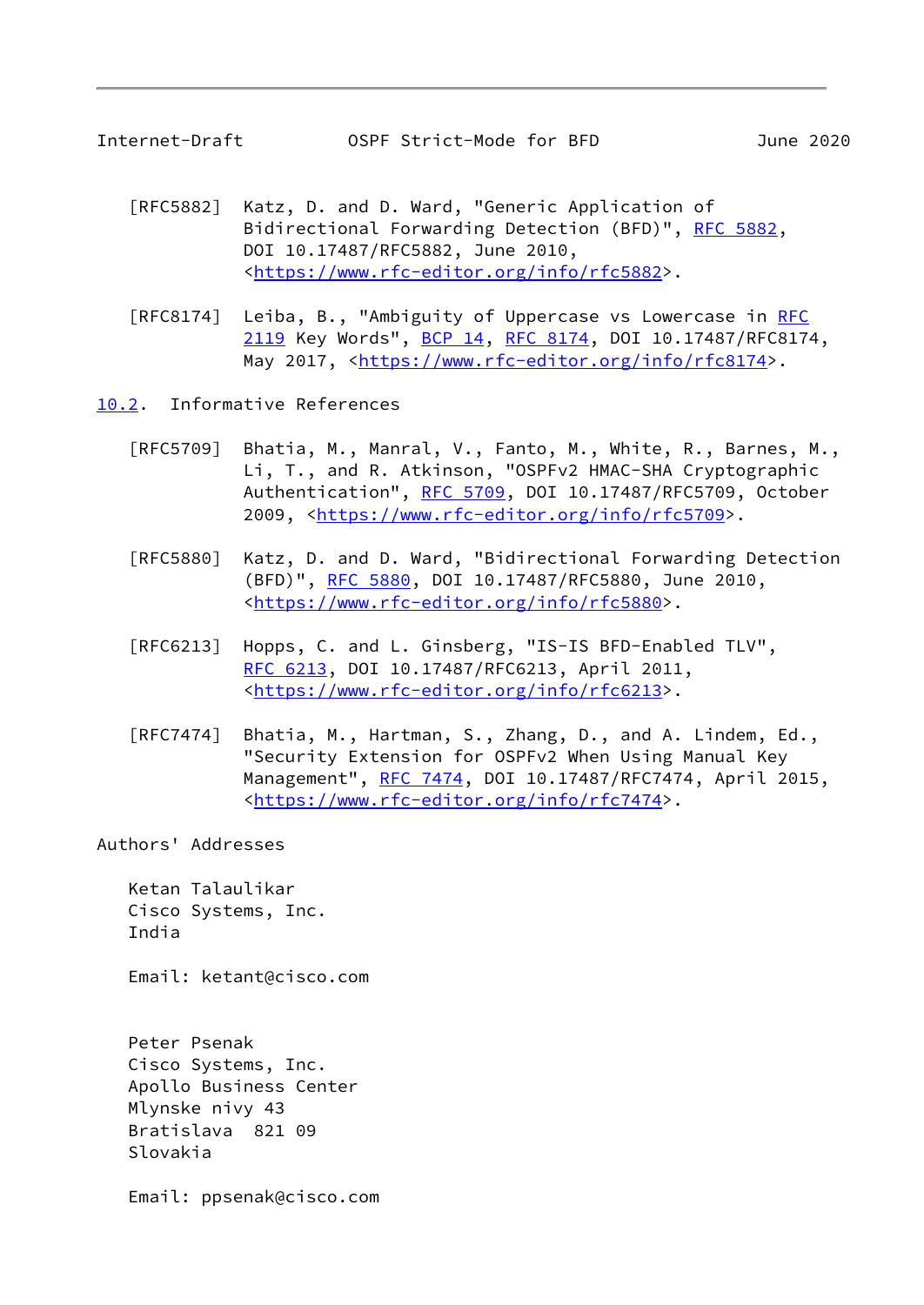Internet-Draft OSPF Strict-Mode for BFD June 2020

 Albert Fu Bloomberg USA

Email: afu14@bloomberg.net

 Rajesh M Juniper Networks India

Email: mrajesh@juniper.net